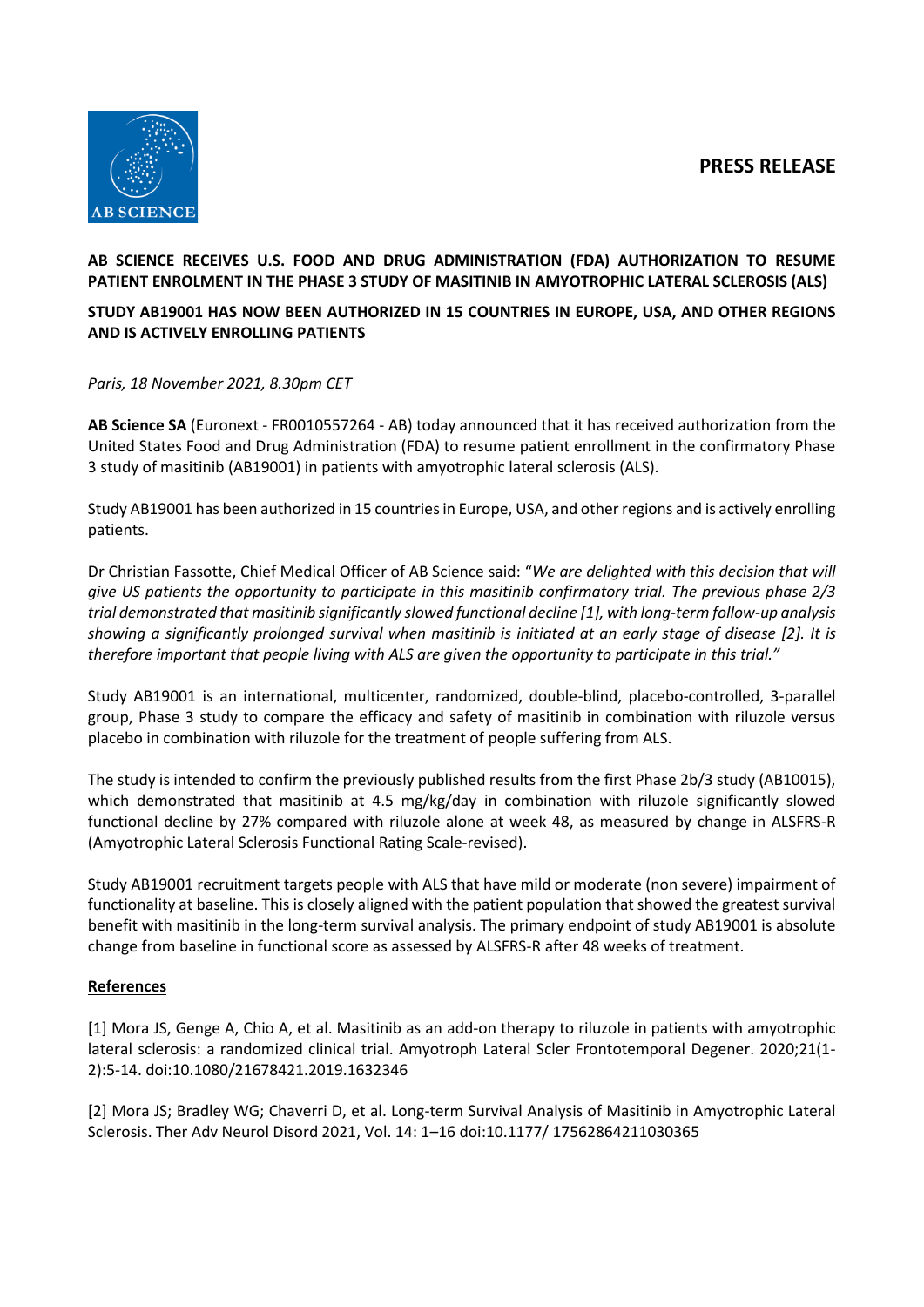### **About amyotrophic lateral sclerosis**

Amyotrophic lateral sclerosis (ALS) is a fatal motor neuron disorder that is characterized by progressive loss of the upper and lower motor neurons at the spinal or bulbar level. The disease belongs to a group of disorders known as motor neuron diseases, which are characterized by the gradual degeneration and death of motor neurons. In ALS, both the upper motor neurons and the lower motor neurons degenerate or die, and stop sending messages to muscles.

The prevalence of ALS in western countries is fairly uniform at 6 per 100,000 persons, corresponding to around 30,000 cases in Europe and 20,000 in the USA.

The first drug treatment for ALS, riluzole (Rilutek), was approved in 1995. In Europe, there has been no new treatment approved since riluzole.

#### **About masitinib**

Masitinib is a orally administered tyrosine kinase inhibitor that targets mast cells and macrophages, important cells for immunity, through inhibiting a limited number of kinases. Based on its unique mechanism of action, masitinib can be developed in a large number of conditions in oncology, in inflammatory diseases, and in certain diseases of the central nervous system. In oncology due to its immunotherapy effect, masitinib can have an effect on survival, alone or in combination with chemotherapy. Through its activity on mast cells and microglia and consequently the inhibition of the activation of the inflammatory process, masitinib can have an effect on the symptoms associated with some inflammatory and central nervous system diseases and the degeneration of these diseases.

### **About AB Science**

Founded in 2001, AB Science is a pharmaceutical company specializing in the research, development and commercialization of protein kinase inhibitors (PKIs), a class of targeted proteins whose action are key in signaling pathways within cells. Our programs target only diseases with high unmet medical needs, often lethal with short term survival or rare or refractory to previous line of treatment.

AB Science has developed a proprietary portfolio of molecules and the Company's lead compound, masitinib, has already been registered for veterinary medicine and is developed in human medicine in oncology, neurological diseases, inflammatory diseases and viral diseases. The company is headquartered in Paris, France, and listed on Euronext Paris (ticker: AB).

Further information is available on AB Science's website: [www.ab-science.com.](http://www.ab-science.com/)

#### **Forward-looking Statements - AB Science**

This press release contains forward-looking statements. These statements are not historical facts. These statements include projections and estimates as well as the assumptions on which they are based, statements based on projects, objectives, intentions and expectations regarding financial results, events, operations, future services, product development and their potential or future performance.

These forward-looking statements can often be identified by the words "expect", "anticipate", "believe", "intend", "estimate" or "plan" as well as other similar terms. While AB Science believes these forward-looking statements are reasonable, investors are cautioned that these forward-looking statements are subject to numerous risks and uncertainties that are difficult to predict and generally beyond the control of AB Science and which may imply that results and actual events significantly differ from those expressed, induced or anticipated in the forward-looking information and statements. These risks and uncertainties include the uncertainties related to product development of the Company which may not be successful or to the marketing authorizations granted by competent authorities or, more generally, any factors that may affect marketing capacity of the products developed by AB Science, as well as those developed or identified in the public documents published by AB Science. AB Science disclaims any obligation or undertaking to update the forward-looking information and statements, subject to the applicable regulations, in particular articles 223-1 et seq. of the AMF General Regulations.

**For additional information, please contact:**

**AB Science** Financial Communication & Media Relations *[investors@ab-science.com](mailto:investors@ab-science.com)*